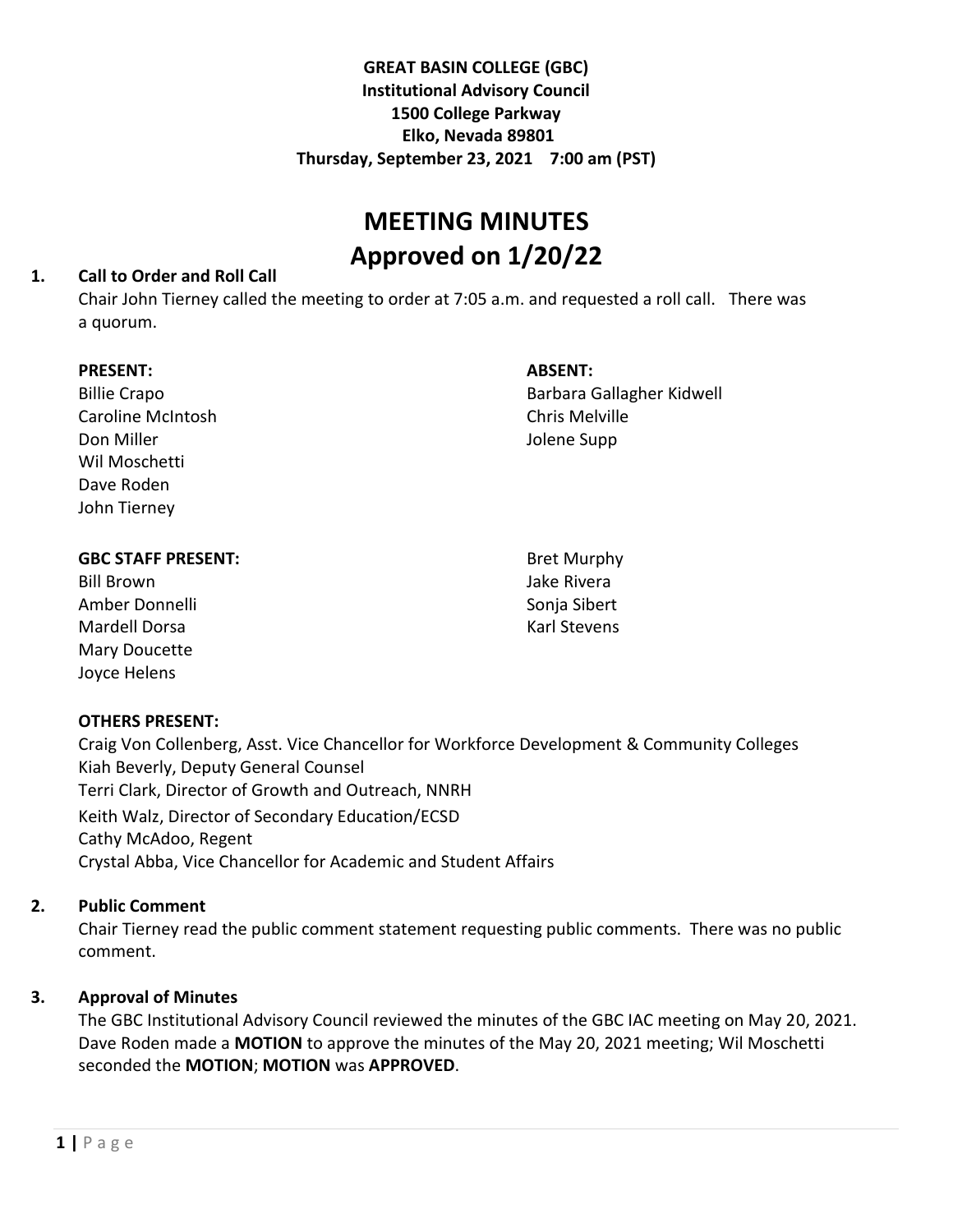## **4. GBC IAC Chair Report**

Chair Tierney led a discussion on the Election of Officers per *NSHE Procedures and Guidelines Manual, Chapter 15, Section 1, Part d.* Chair Tierney said he would be willing to serve another term as chair and asked co-chair Dave Roden to confirm if he was willing to serve another term. Mr. Roden indicated he is willing to serve another term. Will Moschetti made a **MOTION** to reelect Mr. Tierney as chair and Mr. Roden as co-chair and thanked them for their service; Caroline McIntosh seconded the **MOTION;** the **MOTION** was **APPROVED**.

The GBC IAC voted to approve the GBC IAC Meeting Schedule for 2021-2022 as follows:

September 23, 2021 at 7:00 am November 18, 2021 at 7:00 am January 20, 2022 at 7:00 am March 17, 2022 at 7:00 am May 19, 2022 at 7:00 am

The **MOTION** was made to approve the 2021-2022 meeting schedule by Dave Roden; Caroline McIntosh seconded the **MOTION**; the **MOTION** was **APPROVED**.

Chair Tierney led a discussion of GBC IAC Membership as per *NSHE Procedures and Guidelines Manual, Chapter 15, Section 1, Part c)*. Wil Moschetti reiterated that he doesn't agree to limit the terms of the members of the IAC to 2 terms. Members are not elected and are volunteers. Board secretary Mardell Dorsa stated that as a board we have been trying to maintain that upper amount of fifteen members and we have never been able maintain that. We can have as low as seven members to have a full board. Currently, we have nine members. We should be good as far as membership, as we have a couple of new members waiting to be approved and a couple that will probably be reappointed.

Vice Chancellor Academic and Student Affairs, Crystal Abba introduced herself and reported that she has replaced Nate Mackinnon and she looks forward to working with GBC in particular as she has local ties. She reported the system office is working to revise Chapter 15. As she has come into this role, one of the things that she has been doing is looking at the charge for the Community College Committee, which is the Standing Committee of the Board of Regents. But in addition to that, looking at the IAC charges. In attending the meetings for the various institutions, it's clear that in some respects, some of the institutions are struggling in terms of meeting the charge in terms of its value to the President. In many cases, these advisory committees provide incredible community relations for the institutions. Ms. Abba stated they are looking at ways to strengthen those charges. It is at this time that we can look at revisions to the membership section. She stated that currently the policy is probably too detailed. The goal is to revise the provisions in a manner that can best suit the individual needs of the institutions. In addition, as the State is taking on its own study of workforce, particularly as workforce relates to the support of the community colleges, there may be ways to consider that in the revision of these charges, as well. Vice Chancellor Abba meets quarterly with the chairs of the IACs. At the last meeting there was a detailed discussion about working on revisions that can support all of the institutions, because Mr. Moschetti is not alone in terms of his concerns about some of the nitty gritty details in these. Ms. Abba recommended if we have specific recommendations, please put them in writing, funnel them through Mr. Tierney and then Mr. Tierney can send them to her so that she can potentially incorporate those revisions. She stated this will be a slow process because you can see the breadth of these provisions is quite large, but she has to canvass those across all the institutions and make sure that everyone is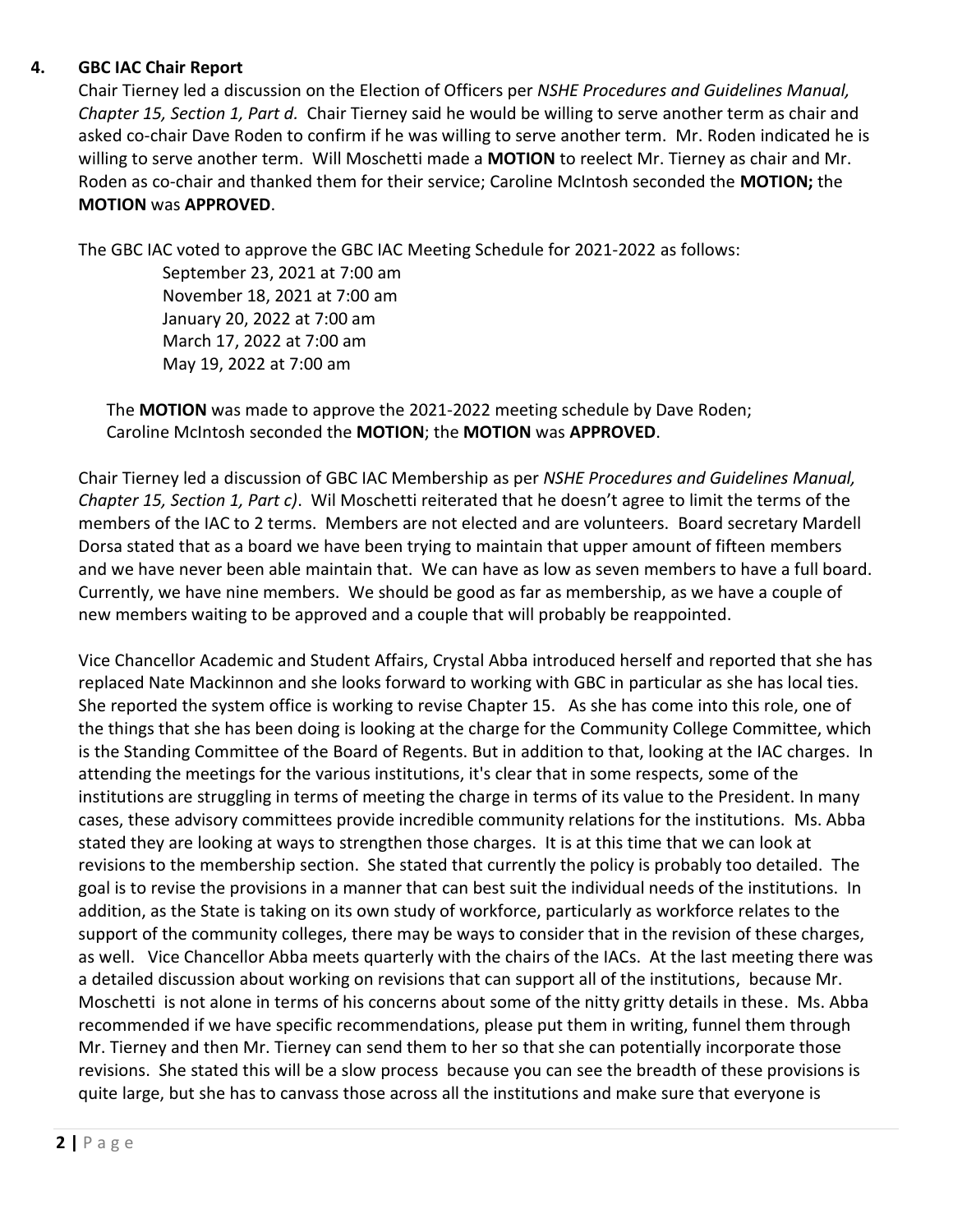comfortable with the revisions. It will take a series of meetings and it takes time. She is absolutely open to the types of revisions that Mr. Moschetti and others are recommending.

Chair Tierney reported the Nevada State Teachers of the Year organization and the Nevada State Board of Education has funding to continue the New Teacher Conference next year. Great Basin College played a huge role and did an outstanding job in last year's conference and he hopes that partnership will continue. There is money available for stipends for speakers, etc., Nevada, state education. They have the funding, and as I understand it, continuing funding to put on a new teacher conference. The conference will be virtual. President Helens and Vice President Rivera stated we would be happy to help with the conference again.

## **5. IAC Member Reports**

Chair Tierney asked for individual reports from the members present.

Mr. Moschetti stated this is his last meeting of his term. He would love to be invited back to serve. It has been a privilege and an honor to serve on the IAC. He also congratulated Mr. Dave Roden on everything he has accomplished in Winnemucca.

Mr. Roden reported that the new building in Winnemucca is ahead of schedule. It should be completed by June 2022. It is his understanding the Board of Regents' meeting for June will be in Elko so that the regents can attend a ribbon cutting ceremony in June 2022.

Regent Cathy McAdoo confirmed that the Board of Regents' meeting will be held in Elko on June 9 and 10, 2022. The regents driving home after the meeting on June 10<sup>th</sup> can stop in Winnemucca for the ceremony. Regent McAdoo is pleased that the collaborations between GBC and UNR, and more and more she is seeing collaborations between the community colleges and universities are working. It has been a goal the Regents have had for a long time, and it is happening.

Mr. Moschetti talked about Rotary's dictionary project. Rotary is almost done passing out dictionaries to all third graders in the county with an invitation to attend GBC.

Chair Tierney reported reading a letter in the paper from a doctor about the low moral for the overwhelmed medical staff at the Northeastern Nevada Region Hospital (NNRH). He and his wife asked the hospital what kinds of things the staff needed to just up their moral and then put together some snacks for their break time. The medical staff were very appreciative of this gesture. Also, we do have GBC students working over there.

Regent McAdoo added that she serves on the hospital board as well and little things like that make a big difference. She suggested also very meaningful would be a nice letter that the communications director could put in the hospital newsletter, or maybe a personal note to nurses, doctors and other hospital workers including janitorial staff. Words of affirmation go a long way.

Ms. Terri Clark works at the hospital as director of growth and outreach. Ms. Clark added the Mr. Tierney and his wife's act of kindness was included in their newsletter. The bags of goodies were distributed to several departments. Everyone loves treats, but it was the affirmation from the community that they know what these hospital workers are going through and that the community appreciates and acknowledges their efforts.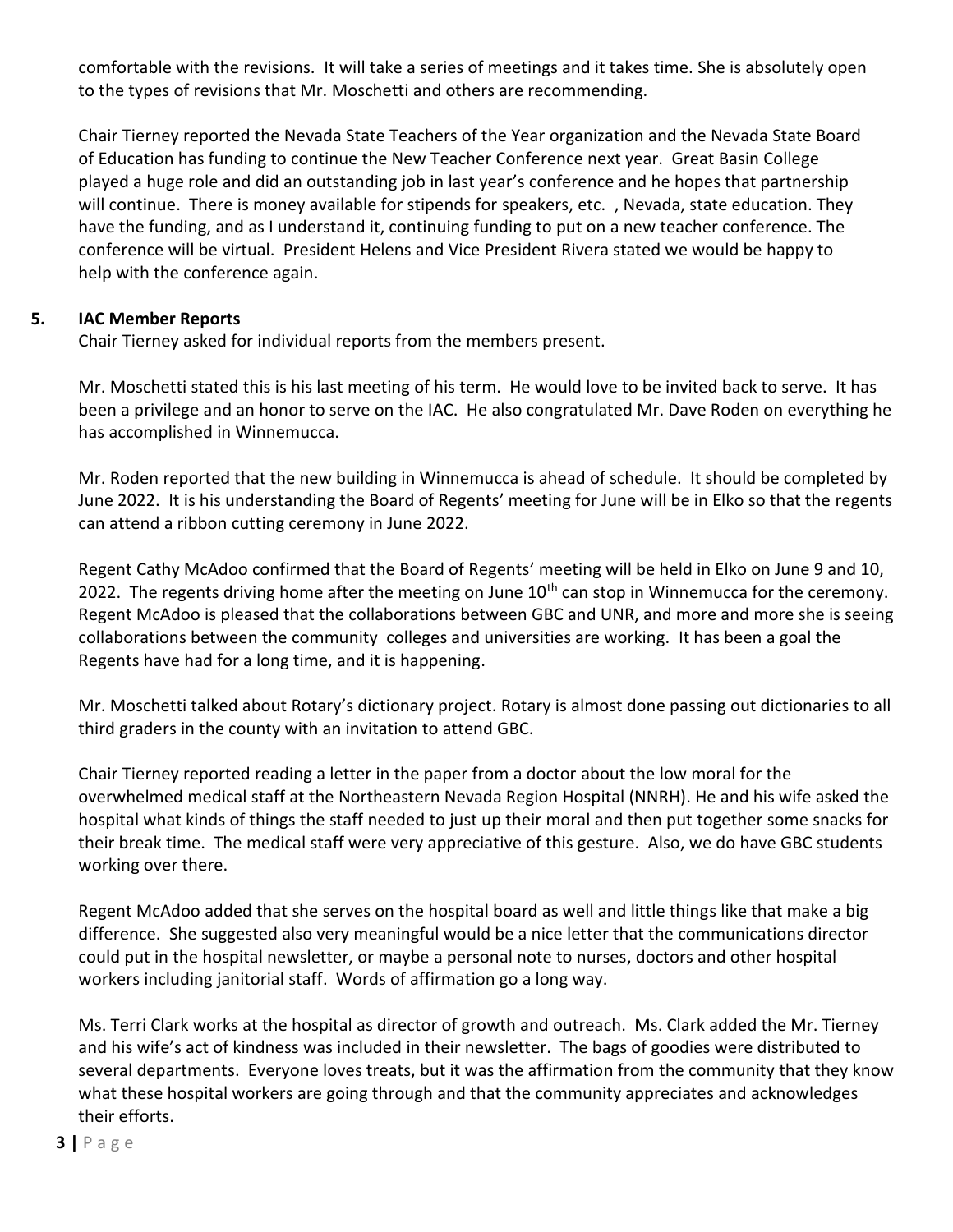#### **6. President's Report**

President Helens confirmed we are ahead of schedule on the Winnemucca building. There was a groundbreaking ceremony in May and a ribbon cutting will be held in June 2022.

President Helens stated the letter Mr. Tierney referred to earlier about the low moral at the hospital was written by Dr. Chad Edwards. Dr. Edwards wrote about how disheartening it was that so many people were embracing misinformation and going against best medical practice. We can help by helping our community understand that vaccinations and masks work. GBC is also helping in a great way by partnering with NNRH by turning the GBC Fitness Center into monoclonal antibody therapy clinic three days a week for the next four to six weeks. The clinic will serve those who have tested positive for COVID-19 who have either mild to moderate symptoms, and also meet other criteria. During this time the Fitness Center will be completely closed to the public and staff.

GBC started the semester with live classes but moved to remote as students were just not wearing their masks and the college saw 11 covid cases in one week. GBC is facing mandatory testing for staff who are not vaccinated. When we reach a certain percentage vaccinated, we can forgo that. GBC has been embedded in the communities that we serve for a long time. And that means the mission really is to support and create healthy communities. It means supporting mental health, physical health, and economic health. GBC has also done mask and vaccination campaigns and will continue to do that . GBC's enrollment in the pandemic year increased and we were the only institution in the state to do that. Enrollment this year is up and down and bouncing all over the place.

The area superintendents are invited to these meetings and when they can attend, they speak of the importance of dual credit. GBC also meets with the superintendents regularly and dual credit is often the main discussion point. The amount we charge for dual enrollment is based on what superintendents are telling us they can afford. There is a movement to make the cost of dual enrollment the same across the state which would be great as long as we don't make it unaffordable to some which it inevitable would. So that is an issue. GBC's dual enrollment currently down.

President Helens talked about the importance of the partnerships GBC has with the other institutions and in particular the collaborations with UNR. She stated when we look at the students it is not in terms of your students or my students but rather our students. UNR also has a rural component built into their mission. So, GBC is looking at building that relationship to provide a well-lighted pathway for our students. Currently, GBC and UNR have a collaboration for a Social Work degree, with the first 3 years at GBC and the final year at UNR. The student would have to apply to UNR for that final year and we want to eliminate that. Higher education in Nevada began in Elko. A well-lighted pathway is really about not putting barriers, but making access easier, particularly for rural and frontier Nevada. GBC is also looking at our campus in Pahrump. GBC has acreage there to build a full-service campus where we could potentially have participation and collaboration with UNLV, College of Southern Nevada, and Nevada State College. President Helens thinks it could be a very exciting partnership in the southern part of the state. So, there is that goodness, we have remembered what was on the front burner before this hit. And I think it's why it's so frustrating when we know if we did so well last year before vaccinations, we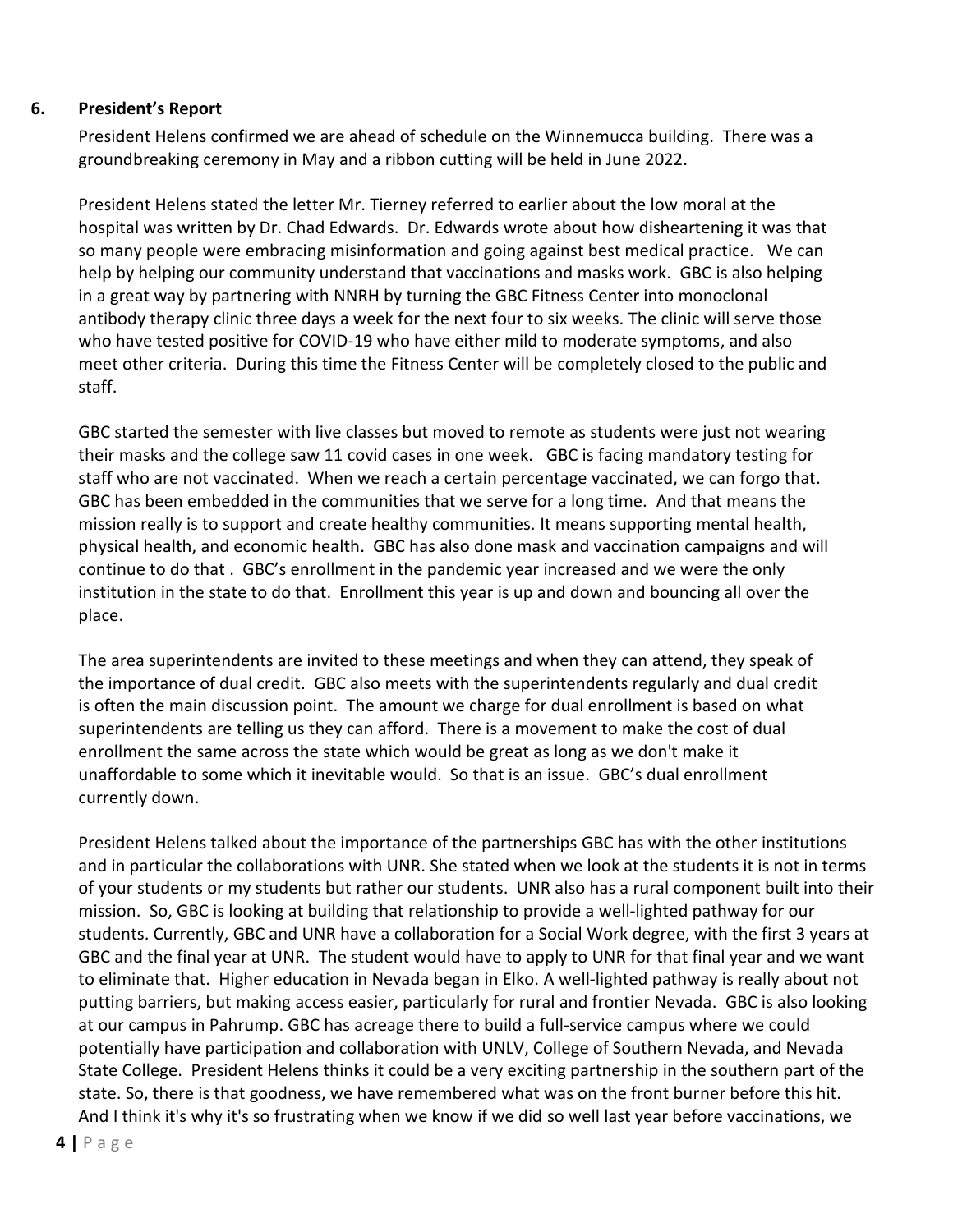should be able to do so much better this year. So, I'll go back to we're all in the same storm. And I do think we have to keep disseminating factual information so that people will embrace the misinformation that they'll understand we can make it better by following these protocols. Sort of long winded, but thanks for the opportunity. And Sonia, did you have anything you'd like to?

President Helens ask Vice President Sonja Sibert to give a report. Ms. Sibert reported on the governor's directive that all state employees must be either vaccinated or participate in weekly COVID-19 testing. The State Board of Health approved on the mandate on August 20, that all students must be vaccinated against the COVID-19 virus for the spring 2022 semester. Therefore, GBC is working through those processes and putting that information in place and disseminated to students. The Board of Regents at their September meeting directed the chancellor's office and staff to draft some policies and procedures that would implement required vaccinations for all NSHE employees effective by the end of this calendar year. That policy has received numerous revisions, drafts, stakeholder input from faculty staff, various vice presidents and presidents and advisory councils and things like that. And chair McAdoo has called a special meeting for that to be considered by the full Board of Regents on September 30. The State Board of Health also has now approved required vaccinations for some state employees who are working in specific industries or segments.

Ms. Sibert reported GBC is partnering with Immunize Nevada to host free immunization clinics at all of our centers and the Elko campus which began in early in September and will continue in October for people who need their second dose.

Ms. Sibert reported on the GBC vaccination rates. GBC employees are at 65% vaccinated which is double the overall vaccination rate in Elko County.

President Helens also added that GBC staff and students are still doing the contact tracing.

## **7. Vice President for Student & Academic Affairs Report <b>Information Information Information Information**

Vice President Jake Rivera said it has been a challenging semester. FTE is down 11%. The challenges faced by the pandemic created enrollment obstacles, that even with our previous record as President Helens stated, was difficult to overcome. GBC is looking at the late starting classes in October and what we can do to get those students enrolled. Over this summer, the focus was getting some vacant positions hired.

Mr. Rivera reported on the Strategic Planning. GBC developed a strategic planning committee. The committee is in the process of developing a survey to go out to the GBC IAC, GBC Foundation, community members, GBC employees, GBC alumni and GBC students. The survey will help GBC to develop our goals for the future and where we can make improvements. There will also be the opportunity for survey takers to be a part of a forum. hat's also an opportunity you'll see at the end of the survey to be part of a forum.

Mr. Rivera talked about some of the partnerships GBC is involved with in his area. GBC is in the process of developing an MOU with the Ely prison to offer GBC courses. GBC is partnering with the Elko Boys and Girls Club in offering some early child development courses. GBC has restarted the conversations with an out of state high school in offering classes to them.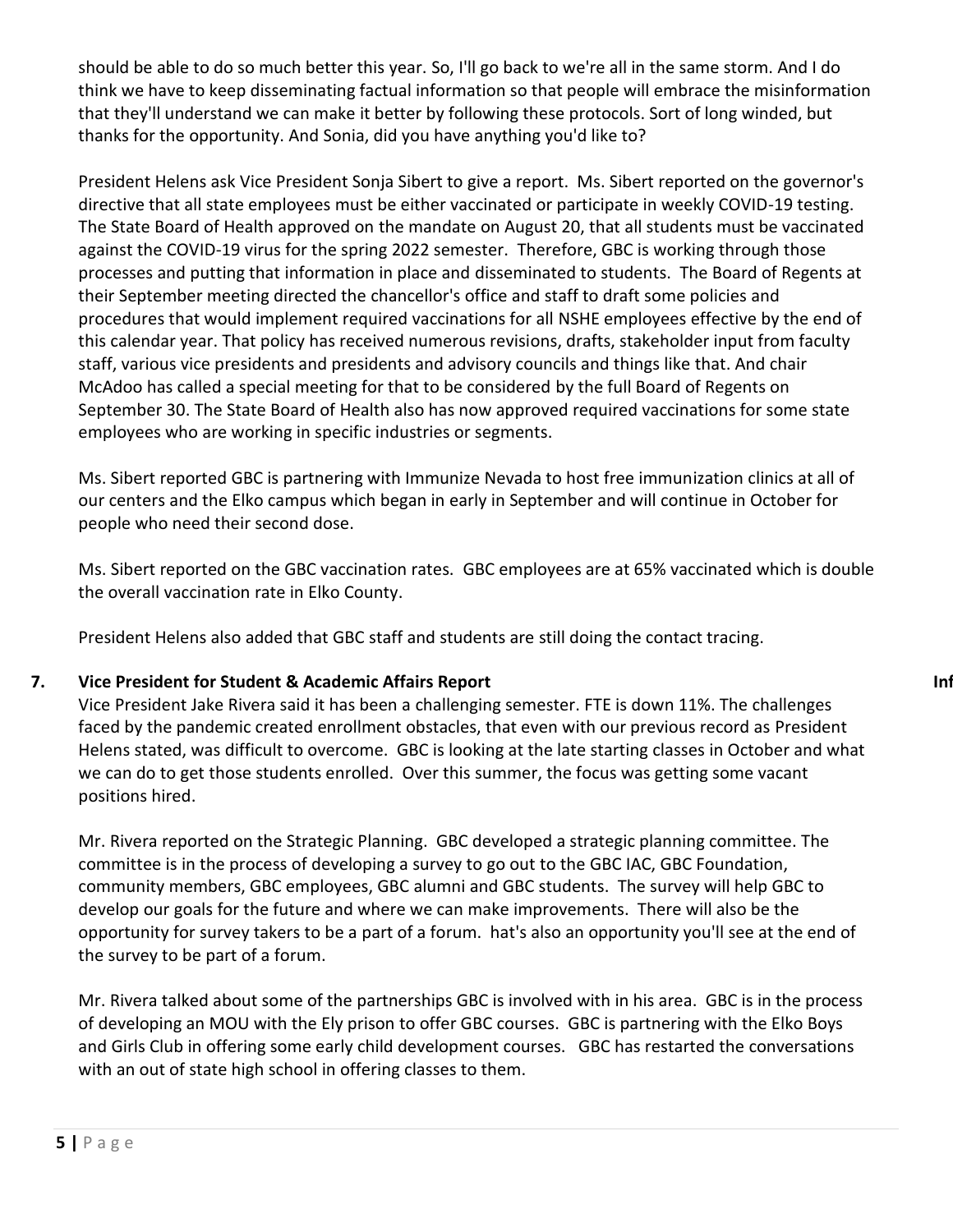Mr. Rivera talked about the Sandy Grant for workforce development. It allowed \$500,000 in tuition coverage to be used for certificate programs. It also allowed us to hire a part time career navigator who is currently focused on building up our CNA enrollment at all of our GBC locations. He asked the Deans to report from there areas.

Dean Bret Murphy, Dean of Business and Technology, reported that the CTE programs started the semester live and then went to online. This has caused a little bit of consternation amongst the faculty and going back to online and moving our programs in that direction. Most programs have gone online except welding. Welding classes were postponed for three weeks and will be made up at the end of the semester. The CDL program has a CDL Consortium made up of the big players in our area. They signed a three-year commitment to contribute to the program. GBC is looking for more members to join the consortium to help fund the CDL program. The original three-year commitment ends next year. The CDL program is totally self-supporting.

Mr. Murphy reported the Battle Born Youth Academy located at the old UNR Fire Science Academy, has opened up. They are taking at risk high school students from across the state. GBC will be offering some Millwright training to them. The students get that hands on training from our instructors who will go out to academy to deliver that. So that's kind of an exciting program. We are hoping to add more technical training to them.

Mr. Murphy reported the Pennington Foundation has funded 23 CTE scholarships this fall which included some high school students.

Regent McAdoo asked if this is the first time GBC has received the funding from Pennington for the CTE scholarships. Mr. Murphy stated that GBC received the same amount last year from Pennington to fund the CTE scholarships. Pennington is also provided a \$300 stipend for each CDL student. The CDL program is a five-week program with a sixth week for testing. The program is all day, so the stipend helps these students who cannot work during the day. GBC appreciates the generosity of the Pennington Foundation. Regent McAdoo agreed saying northern Nevada is indebted to the Pennington Foundation.

Dean Mary Doucette, Dean of Arts and Letters, reported the Bachelors of Arts in early childhood education that was approved by the Board of Regents in June, and we have over 20 students who have already declared their major for early childhood education. The program is non licensure and totally online.

Ms. Doucette reported on a collaboration with the Desert Research Institute (DRI). DRI received a grant for a robotics program. The robots are made of Legos. DRI will provide training for the teachers to bring back to the schools.

Ms. Doucette reported GBC received a grant from AT&T for \$8,000 to use for dual enrollment students. The grant is mainly for rural Nevada. GBC will be giving \$100 scholarships for tuition for dual enrollment students. GBC hired a full-time dual enrollment coordinator as we have over 1,000 dual enrollment students. GBC is also working with a college prep high school academy in Minnesota to offer courses there.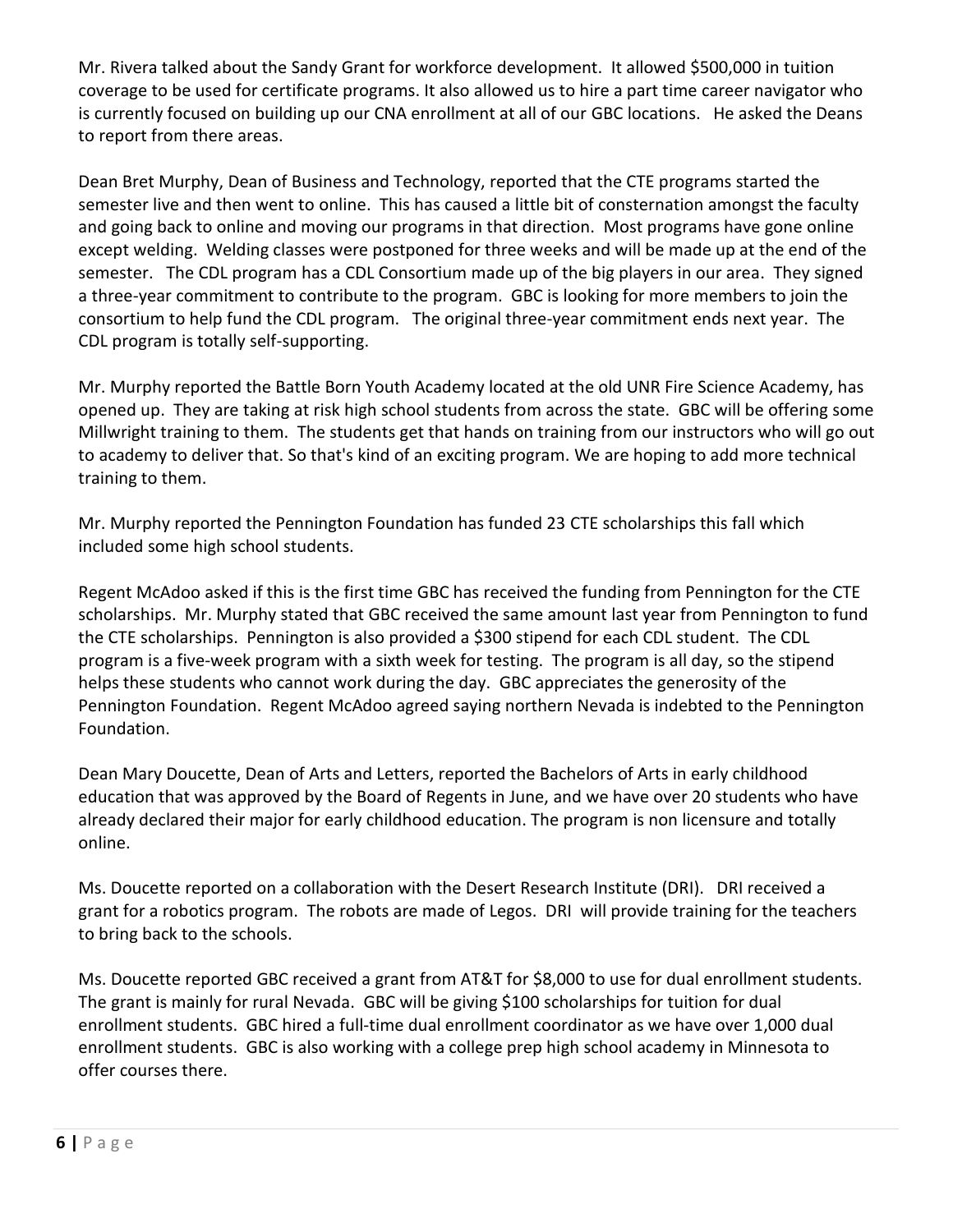Ms. Doucette said GBC was required to implement co requisites this year English 100 has been going on since spring of 2017. The English is a five-credit course and once completed the student can go right on the English 102. English hasn't been a big change for the college, but math has been. We cannot offer any developmental math to college students; we can offer development math the high school students. However, the interesting thing is that we did not have any students enroll into developmental math for high schools because it doesn't count as dual credit. So, Math 120 is a three-credit course with an extended two credit portion extended co requisite, so they get remediation right away. We also have that with precalculus. It's a three-credit class with that three-credit extension.

Ms. Doucette reported a new class has been developed called HUM 210 Communicating Diversity. It is a general education course. Students will develop a deeper understanding on how to communicate race, gender, sexual orientation, and the different varieties. We have that as a late starting course.

Dean Karl Stevens, Dean of Online Education, reported on transitioning back to online delivery for our courses. His team is helping faculty with the needed support, professional development opportunities and instructional design support.

Dean Amber Donnelli, Dean for Health Sciences and Human Services, reported receiving a lot of grants for funding for many different items. This funding has been helpful to the programs. This past year the funding for health sciences has been in the amount of \$640,000.

Ms. Donnelli reported that our students are currently still in clinical and they have been very brave. Our students are seeing and being put in situations that they aren't normally in. And so, while they're getting a lot of experience, one of the challenges is their mental health. Our focus is to ensure our students receive the coping mechanisms they need. Our students do have the ability to decline working with COVID patients. We have EMTs riding on ambulances. Currently, we have students who are doing ultrasounds and taking x-rays. And we have been impacted with some COVID positive students. And that's just the nature of what we're putting them in. Fortunately for us, all of our students have fared very well. And in order for us to have consistency and be able to have students continue on in the clinical setting they still have to attend skills lab. We have them in small cohorts so in the event we have an infection of COVID that it only takes out that small pod so those people can do skill simulation and clinical together. And that seems to have been working very effectively so far. Ms. Donnelli appreciated President Helens calling for a three-week break to help with this surge that we're seeing. GBC has had challenges in getting a full-time faculty, but we do have a part time faculty who lives in Los Angeles who is helping do all the clinical with our students. Ms. Donnelli said an important change that we submitted to the Board of Regents for approval was to change the degree in radiology from an associate of applied science to an associate of science. This allows students to transfer to TMCC or UNLV. GBC is also the only college in the north that offers the sonography degree. So, students from TMCC could transfer here. It is a win win situation. Our collaborations are making sure that everything works well within the NSHE system and all of our colleges.

Ms. Donnelli stated that respiratory therapy is a huge focus this year, because of all the ventilators and the oxygen needs of our COVID patients and our limited number of respiratory programs. Humboldt General Hospital has reached out to us, as has Northeastern Nevada Regional Hospital to start to develop a respiratory therapy program that will be an AAS degree. We will be looking at grant money to fund the respiratory therapy program. She would like to house that program out of the new building in Winnemucca. Ms. Donnelli stated the Pennington Foundation continued to support the nursing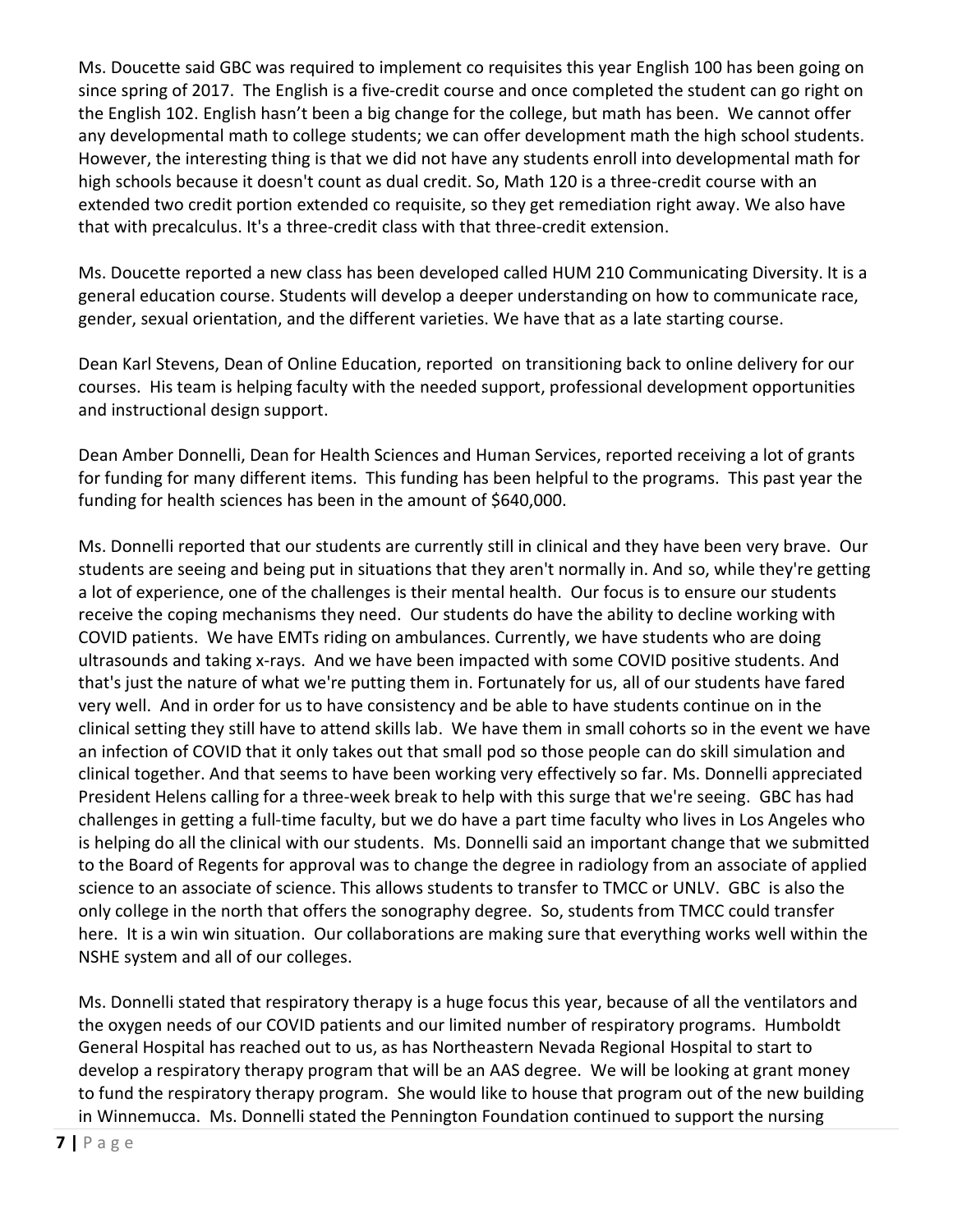program with \$140,000 this year. It is a challenge getting students to apply for the money. Another challenge is that the Pennington money is only for the north and not for Pahrump.

Ms. Donnelli stated GBC nursing is vamping up for flu pods and flu vaccine clinics. So obviously we are partnered with Northeastern Nevada Regional Hospital for their big flu shot clinic.

# **8. Vice Chancellor for Student & Academic Affairs Report**

Vice Chancellor for Academic and Student Affairs, Crystal Abba, prepared a report that provides some of the high-level activities that are occurring within the system that impacts GBC. Ms. Abba wanted to talk a little bit about the AB 450 Committee, the SB 128 study that came out of the legislative session and the strategic planning process that is being undertaken by the Chancellor. Starting with the strategic planning process, as many of you are aware, the Board of Regents currently has five strategic goals: access, success, closing the achievement gap, workforce, and research. In developing those goals, the prior Chancellor established those in a way to provide clarity around the direction that the system is heading. However, what wasn't included in that effort was the roadmap to get there. That's what Chancellor Rose is now in the process of doing which is working with a consultant that will essentially support the system in developing a formal roadmap or strategic plan that can support those goals. That work will occur over the next six to nine months, and hopefully come to fruition in terms of a final report and strategic plan by summer of next year.

In doing so there are a number of task forces that have been created, and one of them is dual enrollment. You heard from President Helens on dual enrollment this morning. I would like to add to those comments that one of the goals of dual enrollment is to ultimately get the state to support dual enrollment in a matter that there is no cost to students. Of course, that is a significant cost, as you can imagine, in our economic environment, but we'll see where that goes. But that is ultimately the goal, which means it wouldn't be a matter of the price tag, it would be a matter of every student would have the state picking up that price. Therefore, it would open up access in a way that would be incredibly dramatic. So that's our ultimate goal there.

Other taskforces include those on workforce and talent, mental health, the teacher pipeline, distance ed, and research. At some point, this group may want to hear a status report on some of those as you find of interest in particular areas with respect to AB 450. This is a committee that will have direct impact on the institution. This is a study committee that was created by the legislature. They are required to have their recommendations submitted to the Legislative Council Bureau and the legislature by August 1 of 2022. So as of right now, there are about 10 months in which the committee has to do its work. Unfortunately, the members have not been formally appointed yet. We're hoping to see those appointments shortly so that they can begin their work. I would like to review with you very quickly the charge of that committee so that you can get an idea of the direction and the dialogue that is occurring at the state level. They are charged with looking at national best practices for governance and funding of community colleges. There will be a discussion on the impacts that the current funding formula has on community colleges, particularly institutions, like GBC. In addition, they will be looking at effective relationships with local school districts and workforce and development and business and industry. They'll also be looking at the mission of each institution. And then there is a broad provision in there that they can kind of throw in anything else that they believe fulfills the mission of the committee. This group will be chaired and co-chaired by the Chancellor and another workforce representative.